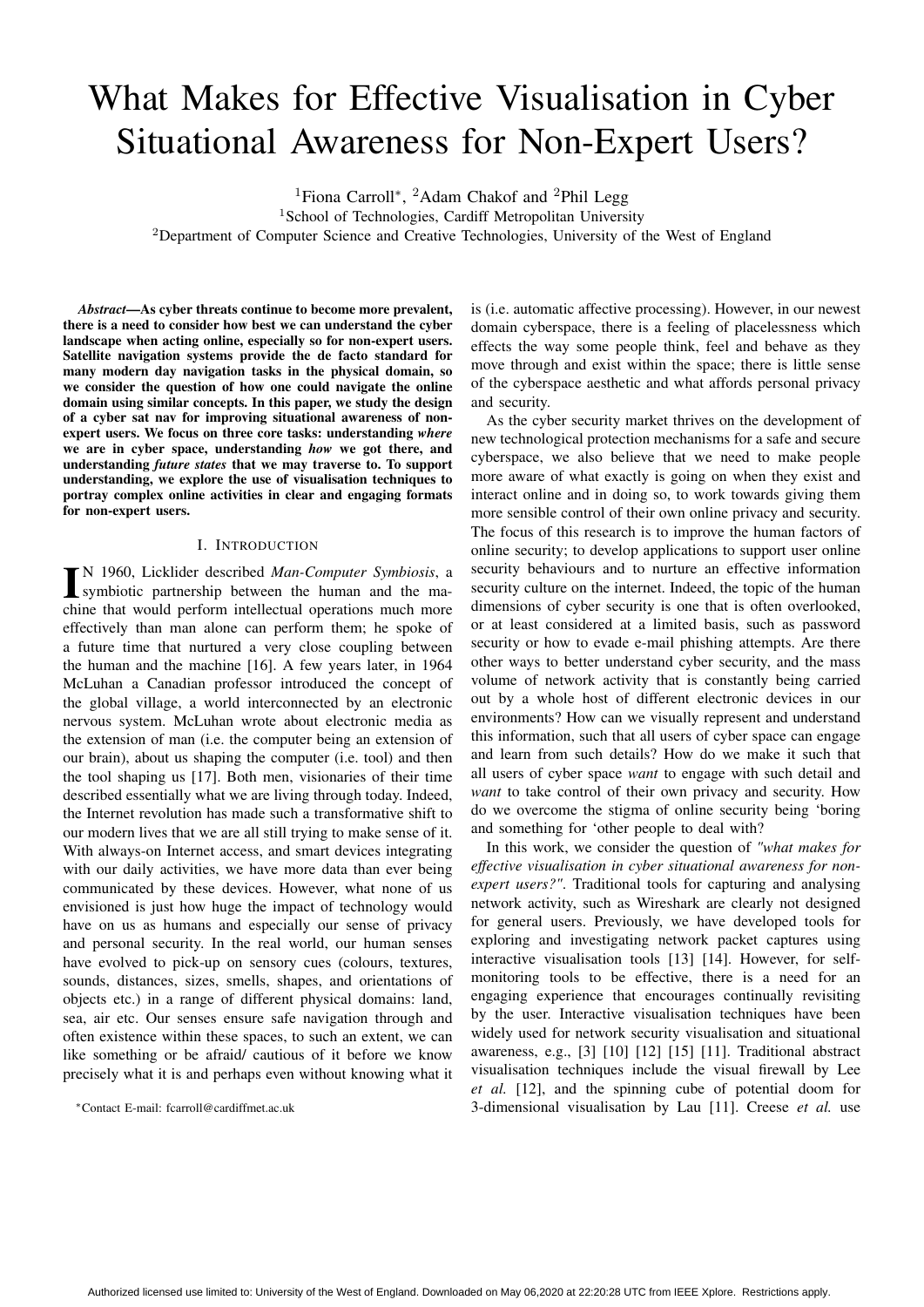a 3-dimensional abstract visualisation for relating network activity to business processes [3]. Li *et al.* discuss the use of metaphors for depicting effective visualisations [15]. Adopting a metaphoric approach, Latvala *et al.* propose a 'mugglefriendly' network visualisation, using a fishtank metaphor to depict activity within a network. In this paper, we put forward possible design proposals for how 3-dimensional visualisation can be used to develop engaging and effective visualisation for home networking monitoring. We build prototype tools to demonstrate these concepts, and perform a small user study to assess user perception on their effectiveness. As a contribution within this research, we pose the following questions:

- How can effective design help in the visualisation of cyber space for non-expert users?
- Beyond network packet capture tools and simple graph networks, are there other effective forms of visualisation that can convey network activity for users?
- To what extent can these forms of visualisation be engaging to promote repeated use, whilst also informative to protect users against potential cyber threats?

#### II. THE CYBERSPACE AESTHETIC

"When they power up their computers, launch a program, write e-mails, or browse a website, people often feel - consciously or subconsciously - that they are entering a place that is filled with a wide range of meanings and purposes" [1, p. 3]. Expressions like "travelling" or "going someplace" and spatial metaphors - such as "worlds", "domains", "sites", "windows", or "rooms" are common in articulating the online activities and in doing so, strongly imply that sense of place [23]. Without a doubt, the evolution of web design - like the architectural style of a building - reflects the changing fashions, beliefs and technologies of the time [9] but the aesthetic of cyberspace as a place has always been very much driven by the technology. As Wu [7] highlights "the Internet was never designed to be like a place. It was designed to be a multiple-use network, capable of supporting any kind of application anyone wanted to run on it. The metaphor and the technology never matched". However, as the internet continues to transform how we live our lives, we feel that it is important more than ever, to ensure that we can make full sense and meaning of our existence and experiences within it. Mitchell [18] notes that because electronically mediated environments will increasingly affect ones well-being in numerous ways (i.e. people will not just look at them, they will be constantly present in them etc.), he feels that deliberate attention should be paid to the creation and design of such environments. As users of the internet, we need to be able to ground ourselves in this space and in doing so build up an appreciation for what is happening as connections and experiences online are being made. In their book, *Mapping Cyberspace*, Dodge & Kitchin [5] provide an eclectic compendium of cyberspace visualisations; they were focused on developing a comprehension of how it transforms, and creates new spatialities, spatial forms and space-time relations. It was for them very much about visually exploring the impacts of cyberspace on social,

cultural, political and economic relations. Particularly for this research, it is about exploring effective ways of representing the cyberspace aesthetic to afford an understanding of its underlying network activity to ensure the personal online safety for the everyday user. In the *IEEE Global Initiative for Ethically Aligned Design*, it is stated that: "Eudaimonia, as elucidated by Aristotle, is a practice that defines human wellbeing as the highest virtue for a society. Translated roughly as flourishing, the benefits of eudaimonia begin by conscious contemplation, where ethical considerations help us define how we wish to live" [8, p. 2]. In terms of cyberspace (and the visualisations of the cyberspace), aesthetics and aesthetic emotions can be powerful design drivers for influencing this understanding; aesthetics can connect dynamic form, social and ethical aspects and essentially can play a role in how we behave [21]. According to Leder et al. [6], the aesthetic experience involves both cognitive and affective processes and ranges from perceptual processes to measurable outputs in terms of aesthetic judgements and aesthetic emotions. These aesthetic emotions can encapsulate the knowledge emotions such as interest, confusion, and surprise; hostile emotions such as anger and disgust; and self-conscious emotions such as pride, shame, and embarrassment [22].

It is our opinion that aesthetics is crucial in helping us to develop a deeper and more 'felt' understanding of *where* we are in cyberspace, *how* we got there, and the *future states* that we may traverse to. In fact, the mapping of aesthetic attributes (i.e. colour, texture, tone etc.) to carefully chosen visual features can lead to a significant improvement in the visualisations ability to engage its viewers, to support exploration, to encourage prolonged inspection, and to facilitate discovery of unexpected data characteristics and relationships [24]. If we refer back to the ancient Greeks who deeply anchored the aesthetic experience around sensation, we can start to see it more deeply as the ability to receive stimulation from one or more of our five bodily senses. In 1934, Dewey [4, p. 45] described the aesthetic experience as an engaged interaction, the result of the interaction between the living organism and its environment: "every experience is the result of interaction between a live creature and some aspect of the world in which he lives". In *Art and Engagement*, Berleant [2] talks about three related characteristics of aesthetic engagement: continuity, perceptual integration and participation. For Berleant [2, p. 26]: "artists have been forcing us to realise that entering the world of art requires the active engagement of the total person and not just a subjective cast of mind". And it is not just about art, Porter [20, p. 1] talks about the aesthetics of life, that "aesthetics, in its most recurrent form, spells out the primary conditions of sentience and of meaning making in relation to the world and to life as it is lived".

#### III. USER ENGAGEMENT IN CYBERSPACE

Inspired by the advanced visual and functional achievements of the latest Sat Nav systems, yet disappointed by the lack of similar thinking for the navigation of cyberspace, the authors of this paper have started to explore the creation of an engaging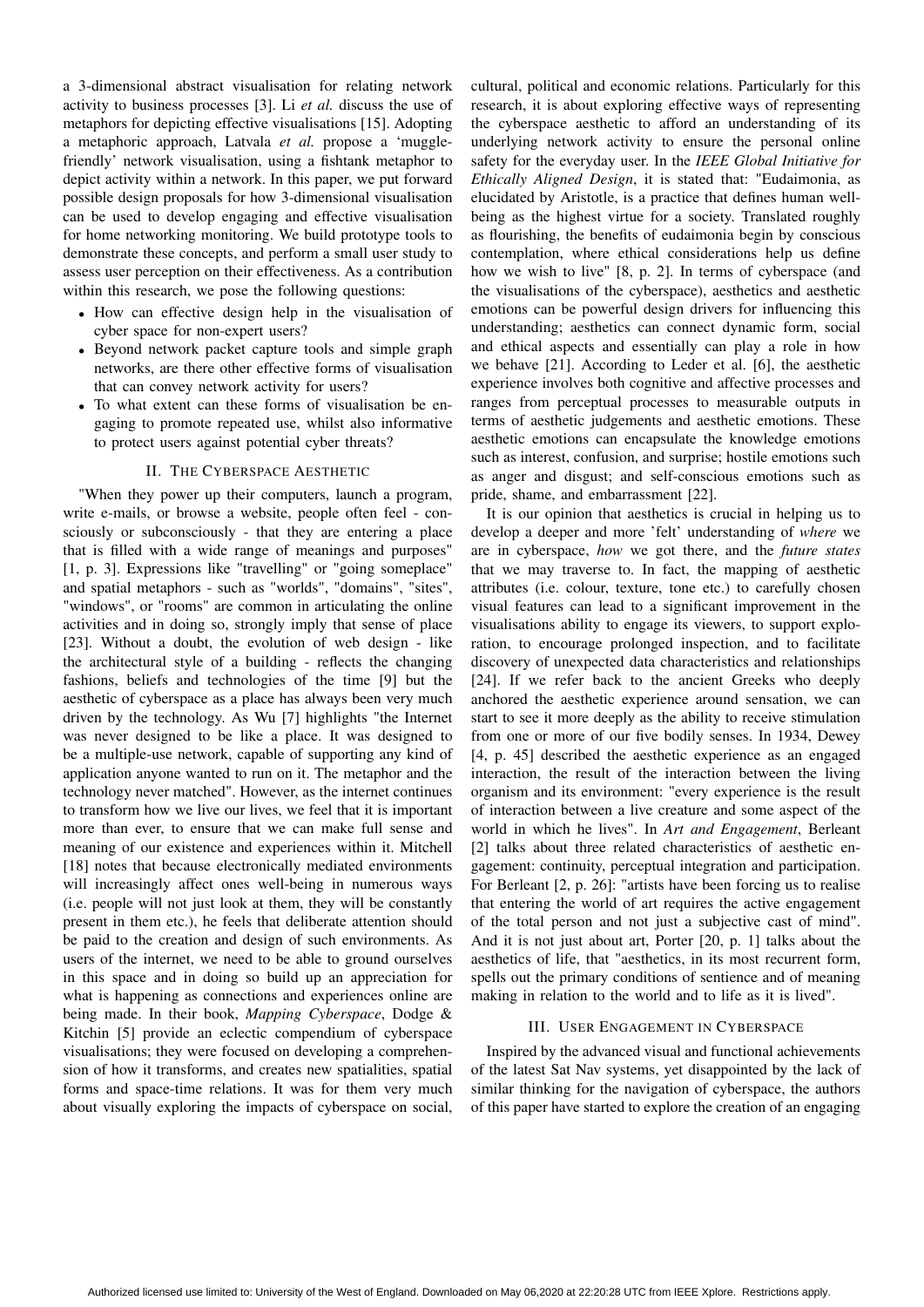Cyber Nav visualisation to monitor and support peoples network activity. In order to do this, they affirm that it is important to keep a balance between the users exploration of the internet and the visualisations ability to support this exploration and to provide information without breaking a sense of *flow* through the experience. OToole [19] talks about three main functions, the modal function (to engage our attention and interest), the representational function (to convey information about reality) and the compositional function (to structure these into a coherent textual form). He believes that an artist has at his or her disposal various devices for engaging our attention, drawing us in to the world of the painting and colouring our view of that world [19]. In 2016, Legg proposed a system for capturing and visualising network activity, with a view of this informing non-expert users [13], [14]. Whilst informative and interactive, these 2D plots of a network environment do not fully satisfy the need to be engaging, appealing, and designed such that users will *want* to continually monitor activity. One of the core challenges in this work is to study what makes for an effective visualisation, such that it would encourage users to continually engage.

Pursuing a similar three-pronged approach to OToole [19], the first phase in the design process is deciding what data captured using *Wireshark* is relevant to the end-user and their safety. *Wireshark*, as mentioned previously, is a network protocol analyser, which lets the end user see what is happening on their network (i.e. what exactly is being sent over their network) as they are browsing and/or interacting online. With that being said, some of the network information extracted from *Wireshark* is difficult to understand without the possession of specific computer network knowledge. Therefore, as designers we need to consider what data captured (i.e. time of packet, source, destination, protocols used and other information about the packet) is relevant, of importance and is accessible to the everyday end-user and their safety online.

The second phase is then visualising this data in such a way that it will empower the user with the intuition to keep safe (i.e. to sense harm) whilst they are navigating online. This research explores both 2D and 3D planar graphical spaces to provide a degree of structure and understanding to the design of the data captured during an users network activity. Utilising *Unity*, a cross-platform game engine that is used here as a data visualisation tool, it explores abstract, realistic and metaphoric forms of presentation. As table I highlights, the different forms of the visualisation have very distinct characteristics. The aim of this research is to explore which kind of visualisation may be the most useful in building an understanding of the cyber landscape, which form is most likely to give the non-expert user some insights into their network data and finally which form is most aesthetically woven into a narrative to afford personal safety.

The third phase of the process is in designing for the most basic components of these visualisation (i.e. the aesthetic elements that people are attracted to, sense, notice and think about). The emphasis is on visual engagement, being drawn in and involved in what is happening. For example, as we start to

link data (i.e. source ip address etc) to a visual object, we need to take on board the design of not only the objects but also the composition of the objects (i.e. how the different visual units will work together etc.). The visual units all have the potential to carry important clues about what the objects portrayed are doing and what impressions they are creating by doing so (i.e. the size of the objects, the texture of the connections between them, the tone of the light, the colour of the fire etc.).

In addition, the importance of identifying what is normal in the network activity in order to be able to detect what is not normal (i.e. a change) proved crucial to the development of all visualisations. Both an observation based approach (what has happened in the last ten lines of network activity etc.) and a time based approach (i.e. ten packets sent or received per minute) were considered. In terms of the visualisation, once we can confirm a normal benchmark or patterns of normality then we can also then determine when something not normal occurs. This statistical information will enable us to then design for that change. For example, if three times the normal number of packets is sent to an IP address then something is not right. In terms of the end-user, if they see lots of lights, envelopes or cars going to a sphere, laptop or building and then that object goes on fire, then it is felt that they will naturally start to sense or make correlations between lots of activity (lots of packets being received) and something amiss.

# IV. DESIGNING FOR ENGAGEMENT IN CYBER SITUATIONAL AWARENESS

The early prototype development was concerned with getting the network data efficiently into the *Unity* system. It also explored what the *Unity* system and its functionality enabled us to do with the presentation of the data once it was in. For example, the baked lighting effect was initially explored to represent the space more clearly, light is an aesthetic consideration that can influence the ambience and feel of a visualisation. The lighting of a space can affect us on both a cognitive and affective level (i.e. sinister shadows can give the impression something bad will happen whilst soft lighting can be warmer and more welcoming etc.). It is these considerations that have the power to draw the users sense making (i.e. feelings, thoughts, intuitions, memories etc.) and the meaning or message from the data together. Following this, the next step involved making sense of how the network traffic traversed from source to the destination in all three visualisations.

## *A. Abstract Visualisation*

To initially make sense of the *Wireshark* network data, abstract shapes such as spheres (i.e. nodes) were found to most fluently represent all source and destination IP addresses, lines (i.e. edges) were used to represent the connections between these. A key issue when visualising any network activity is scaleability. As the number of IP addresses and hence the number of spheres increases, most graphical views can become difficult to read and understand, hence, it is important to design and calculate to ensure that all the spheres and lines are clearly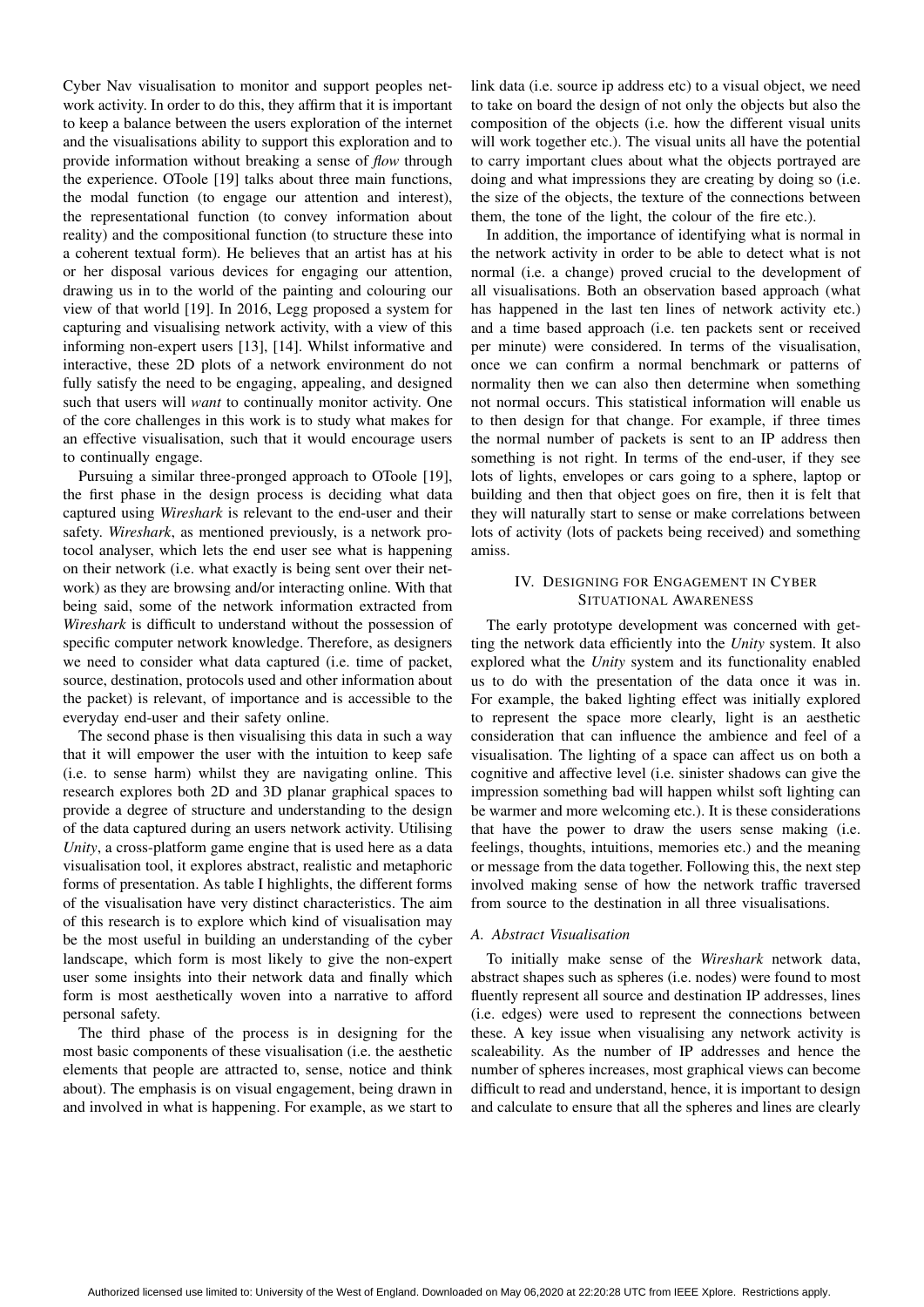TABLE I CHARACTERISTICS OF THE THREE VERSIONS



visible. The goal of the abstract visualisation is to explore the 3D space to enable many thousands of IP addresses (if required) to be visualised meaningfully. In order to achieve this, absolute positioning of the IP addresses (represented by simple spheres) has been considered. By mapping the first three octets of the IP address to a XYZ coordinate system, the aim is to specify each sphere (node) uniquely yet clearly in the 3D space. Following this, we needed to make sense of how the network traffic traversed from source to the destination. How do we create the illusion of something being sent from one sphere to another? Initial designs explored a simple light aesthetic being moved across the line to give the illusion of the passage of *something* from one sphere to another (see figure 1).



Fig. 1. Early prototype designs for abstract version in Unity.

# *B. Realistic Visualisation*

The realistic version takes a different approach by localising the visualisation of the network activity in a 2D space and to the objects that the everyday user is familiar with whilst interacting online.

The visualisation draws upon the real life scenario and how the internet is experienced in everyday life, it allows the end user to picture not only what they can readily see (laptops and printers etc) but also the things that are not visible (the packets moving between these devices). In doing so, the aim is to enhance the understanding of what is actually happening. In order to achieve this on a 2D plane, relative positioning of the laptops considering both the network and host portions of the IP address and the distance between them is needed. For example, several devices in one house (sharing the same

network) can be positioned together whilst in relation to these devices, other devices on a different network are positioned further away.

# *C. Metaphoric Visualisation*

In terms of fully harnessing the benefits of the visual metaphor, the motivation behind this visualisation lies in the concept of placelessness and the lack of a sense of place in the cyber landscape. The goal is to design and build a place with a strong community feel that users can fully relate to. To achieve this, it is necessary to think carefully about the visual units and the meaning and impact of these for each other as well as the end-user. What would the community look and feel like and mean for the end-user? How do we pitch it a level that they can intuitively sense what is happening? For example, if all the buildings represented specific entities (i.e. shops, banks, library, school etc.) in a community? What building would be most visited? If a car moves from a source building to destination building what could this show or tell the enduser about the network and its activity? Mapping this train of thought across to the online community, what would the most visited building be? Would it be the YouTube building? Or the Google building? What colour or form would the car take?



Fig. 2. Relative Positioning of houses, buildings, IP addresses based on road network.

By perceiving the data objects in a carefully arranged and organised picture space, the viewer is able to piece together the whole story. For example, in terms of the metaphoric version,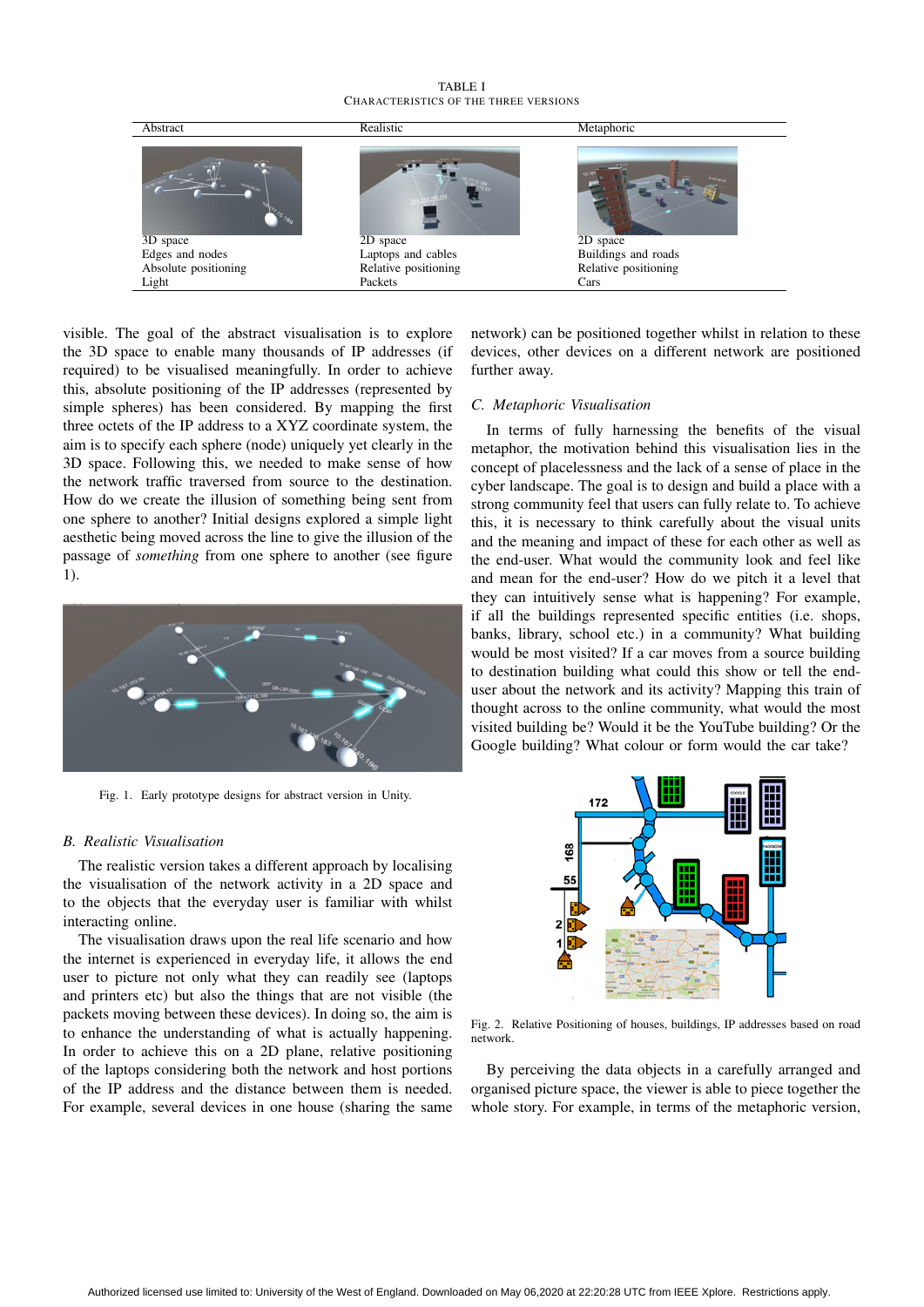it is important for the composition to consider the positioning of each IP address in order to create a convincing layout in the 2D space.

Inspired by the hierarchical structure of the M25 motorway and the road networks that intersect it (see figure 2), it was decided to again use relative positioning to map the four octets of the ip address (e.g. 172.168.55.1 and 172.168.55.2) to the hierarchical system of the road network. In line with some collective thinking, discussions also emerged around the networks behaviour and the scaleabilty of the visualisation. For example, how do we visualise a building with lots of cars in it? An idea was explored to add a new block to the building, every time a set number of cars reached it. In aesthetic detail, mapping a new texture with lighted windows as opposed to black windows to the new block was also considered. Figures 3, 4 and 5 highlight the evolution of the metaphor design.



Fig. 3. Using metaphoric objects to represent the network activity (metaphor version).

# V. EXPERIMENTATION

We conducted a small user study with fifteen participants at Cardiff Metropolitan University during the UK spring semester of 2019. The study aimed to better understand participants thoughts on online communications (i.e. whether they are currently monitoring their online activities, or whether they would do so in the future) as well as to probe their impressions and understanding of different network visualisations. All participants (one female and fourteen males) were in the 17- 55 age category, with a general interest in computing but not necessarily expert in the field of computer networking. The study was conducted using the Qualtrics online survey



Fig. 4. Building a networked community (metaphor version).



Fig. 5. Representing a change (metaphor version).

software and was approved by the Ethics Board at Cardiff Metropolitan University.

The initial questions asked of participants included: *Do you currently monitor or track the online activities of your personal devices? If yes, how do you do this? If no, why not?* For various reasons (mainly lack of knowledge, lack of understanding, laziness, lack of resources etc.), nine participants clearly stated that they do not. In contrast, the majority of participants then went on to say that they felt that it is beneficial for users to know, monitor and track the online activities of their personal electronic devices (see figure 6 ). Moreover, when asked to rate ( $1\%$  = not very important and  $100\%$  = extremely important) how important it is to protect their online personal privacy, eleven out of the fifteen participants clearly indicated that it was extremely important (100%). It is also evident from the data that the majority of participants felt that it is important to keep their online activity safe and secure, with eight participants indicating that it was extremely important (100 % rating). In terms of the importance of knowing how devices communicate online, one participant said it was extremely important whilst four rated it over 80% important, the remaining nine were mostly 50% and over (two participants rated it under 40% important). When asked to gauge how important it is to have control over how their devices communicate online, three participants recorded that it was extremely important  $(100\%)$  whilst six participants rated it between 80% and 90% .

Interestingly, few had heard of the term *Cyber Situational*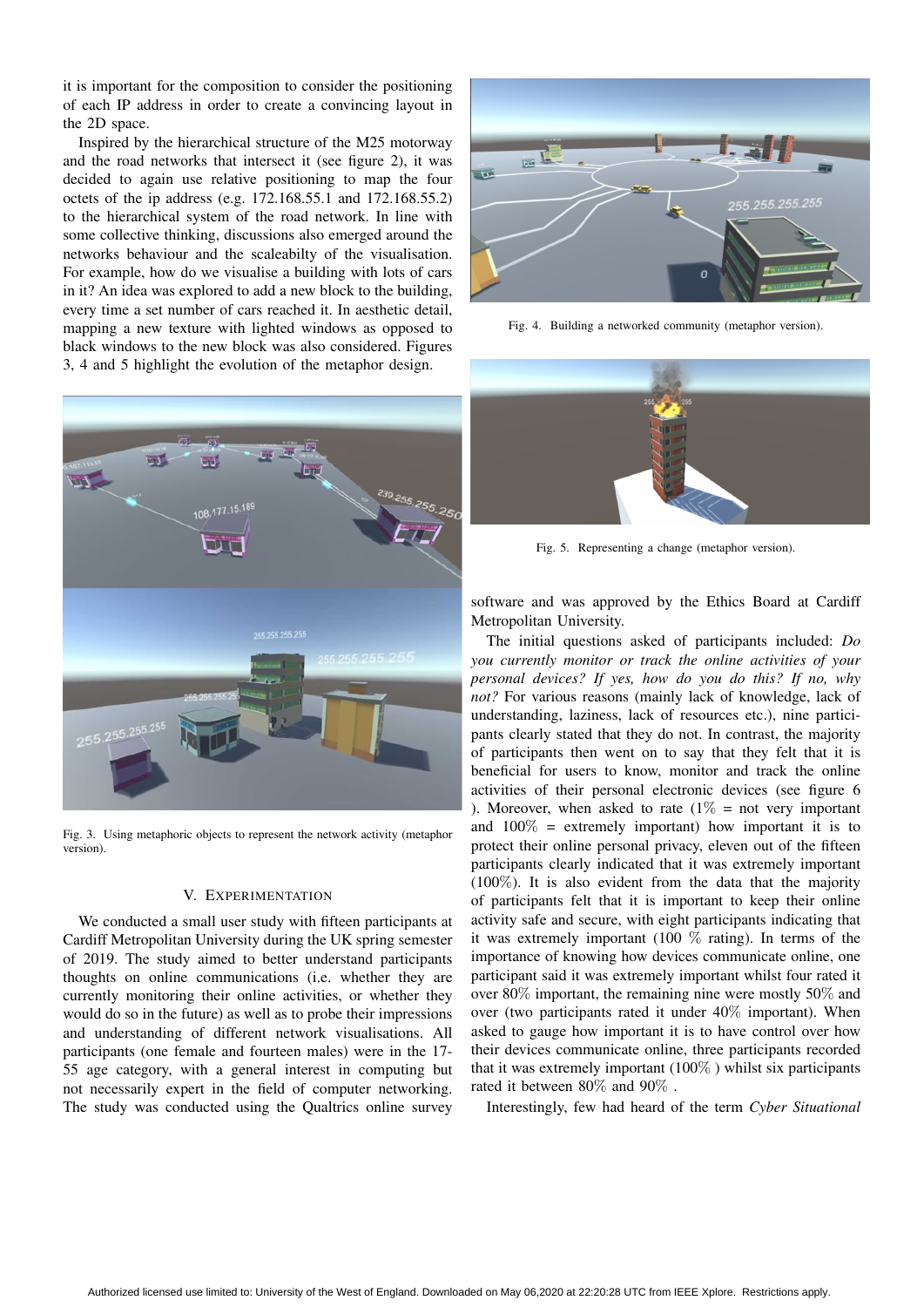| Yes         | 8 |
|-------------|---|
| online      | 8 |
| people      | 6 |
| beneficial  | 6 |
| will        | 5 |
| know        | 5 |
| user        | 4 |
| may         | 4 |
| information | 3 |
|             |   |

Fig. 6. Top word frequencies to highlight if participants thought it would be beneficial for users to know/ monitor/ track the online activities of their personal electronic devices?

*Awareness*, however, when asked to describe it, they provided the following detail:

- *"Being aware of what you do online"*
- *"The awareness of online safety"*
- *"A persons awareness to their cyber security"*
- *"Being aware of security risks online"*
- *"Your awareness of what data an app/website has access to about you"*
- *"Being sensitive to your surroundings whilst using the internet, and understanding how features and functions work."*

Generally, it can be concluded that the majority of participants value their online network activity and its security (eleven participants gave the highest rating of five stars  $(100\%)$ ) whilst the remaining participants chose a score of four (80%). In addition, when asked how much they value the ability to control and monitor their online privacy and security, five participants gave a score of five (100%) whilst five others gave a slightly lower rating of four (80%). It seems probable from the data analysed that users report this due to the lack of knowledge and tools being available to experiment with and see what studying their personal activity would look like.

After the first set of questions, participants were then presented with three visualisations: abstract, realistic and metaphor (see table I and asked to complete another set of questions. In relation to the abstract visualisation, when asked how interesting or engaging do you believe this visualisation to be? Many participants clearly did not find the abstract version engaging. Some of their comments included the following:

- *"Not very"*
- *"It doesnt look to engaging in my own personal beliefs"*
- *"its okay but the information doesnt seem clear enough"*
- *"It is overwhelming at first, but with the required knowledge it is understandable"*
- *"I dont find it interesting or engaging as I dont understand what I am looking at. All I can understand from this is that there are connecting points which I believe to be either devices on a network or something close but from that I dont know what it represent and it doesnt peak my*

*interest."*

- *"Its rather plain and un-engaging when it displays just the IP information, converting that information into something an average user can understand would be helpful to a user. For instance rather than the IP address say 'You connected to X server' maybe."*
- *"Not particularly engaging, the nodes appear very abstract and therefore not too engaging"*
- *"Quite interesting"*

In most cases, the participants felt that the realistic version was a more engaging visualisation than the abstract version:

- *"A little better"*
- *"Interesting, because it shows laptops"*
- *"It seems a bit better"*
- *"Engaging"*
- *"Having computers instead of points is better, less confusing."*
- *"I find it more interesting as i can relate it to the real world and understand it"*
- *"This is better than the last. It shows a small network of PCs and their IP addresses."*
- *"I dont understand without explanation"*

However, the majority of participants did find the metaphor version, most engaging:

- *"Better"*
- *"More interesting than the last"*
- *"Its more interesting than the last two"*
- *"It is interesting and engages my interest but it doesnt make things clear apart from that the network is much larger in this image."*
- *"Interesting more complex"*
- *"Interesting and engaging larger view."*
- *"Very interesting."*
- *"This is quite engaging, as it shows data transfer is a real world abstraction"*

Moreover, when asked how informative or useful do you believe this visualisation to be? Participants again found the metaphor version to be the most informative:

- *"Quite. It shows the different networks with a helpful analogy"*
- *"Very useful as its closer to what people are used to"*
- *"Its a simpler way of explaining how data moves between devices."*
- *"It is useful in combination with the other images as it help with scaling the idea of a network."*
- *"Better idea of where information is going"*

When questioned on how would they describe the visualisation to a non-expert user? The metaphor version, again, seems to clearly allow participants more tangibility in building their understanding.

- *"Cars are data, the building are devices"*
- *"The cars are data, the buildings are devices/inner networks."*
- *"This is a wider network of buildings connecting to a wider network"*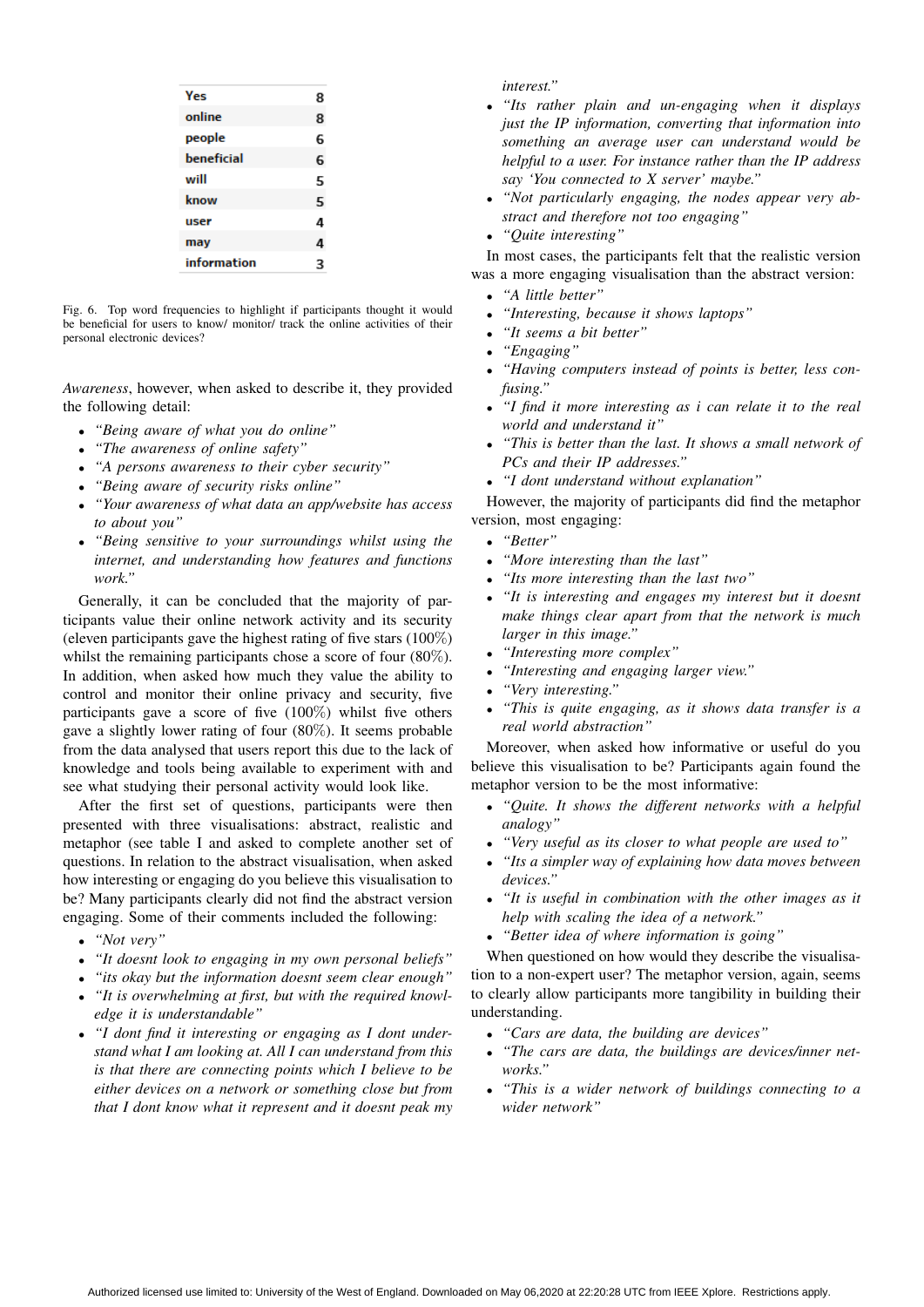- *"A visualization of connections on a city wide scale?"*
- *"A series of packets represented as cars travelling between nodes on a network"*

Whilst the abstract and realistic versions were more difficult to decipher. Many participants described these experiences as complex with little information and explanation. In conclusion,



Fig. 7. Answers to Question: I feel that this type of visualisation can extend my understanding of my network activity.

when asked to rank the three visualisations in order of preference (i.e. 1= most preferred and 3= least preferred). The data shows that thirteen participants preferred the metaphor version. Moreover, figure 7 highlights that participants clearly feel that the metaphor visualisation can show useful information about their network activity. Importantly, when asked to rank the visualisations in order of what they feel would be the most effective in helping the average public (i.e. your parents etc.) to monitor and track their own online network activity, ten participants noted the metaphor version could successfully achieve this.

### VI. CONCLUSIONS

In this paper, we have discussed the issue of how to improve security awareness for online communications, through the use of visualisation techniques. We argue the need to re-think how we act online, and how we treat this online environment in relation to our own physical surroundings. We present three forms of visualisation to convey cyberspace (and enhance the understanding of *where* we are, *how* we got there, and *future states* that we may traverse to) for non-expert users: abstract, realistic, and metaphoric. We conduct a small user study to gauge opinions of how users engage and assess their online

communications. Generally, users do not concern themselves with the detail of how communications are made, however they would perhaps consider this more if better tools were available to support this activity. Users seem generally interested in the proposal of visualisation techniques for observing activity, akin to the notion of health tracking apps and screen time apps that have recently come to be. Users stated that they preferred the metaphoric concept due to having a greater engaging feeling, and one that they would want to revisit - a crucial factor in terms of continual self-monitoring of activity. Our future work will explore the practicalities of how such visualisation and monitoring tools can be better integrated with the process of acting within cyberspace. This will need to consider both retrospective and real-time observation of activity, whilst also enabling users to carry out their intended activities. Understanding how, when and why our devices communicate is crucial so that we can become better aware, better informed, and better protected, as technology becomes further ingrained as part of modern day society.

#### **REFERENCES**

- [1] A. Barak and J. Suler. *Reflections on the Psychology and Social Science of Cyberspace.*, pp. 1–12. Cambridge University Press, Cambridge, 2008.
- [2] A. Berleant. *Art and Engagement*, pp. 26–27. Philadelphia:Temple University Press., 1991.
- [3] S. Creese, M. Goldsmith, N. Moffat, J. Happa, and I. Agrafiotis. Cybervis: Visualizing the potential impact of cyber attacks on the wider enterprise. In *2013 IEEE International Conference on Technologies for Homeland Security (HST)*, pp. 73–79, Nov 2013.
- [4] J. Dewey. *Art as Experience*. London: The Berkley Publishing Group, 1934.
- [5] R. Dodge, M. Kitchin. *Mapping Cyberspace*. London: Routledge, 2001.
- [6] L. Helmut, B. Benno, O. Andries, and A. Dorothee. A model of aesthetic appreciation and aesthetic judgments. *British Journal of Psychology*, 95(4):489–508.
- [7] D. Hunter. Cyberspace as place and the tragedy of the digital anticommons. *California Law Review*, 91:439–519, 2003.
- [8] IEEE. Ethically aligned design: A vision for prioritizing human wellbeing with autonomous and intelligent systems, version 2. 2017.
- [9] J. Jung. What the internet used to look like and what it says about society. https://www.independent.co.uk/life-style/gadgets-andtech/features/internet-society-meaning-past-wed-design-fashion-beliefa8531706.html, 2018.
- [10] O. Latvala, T. Keränen, S. Noponen, N. Lehto, M. Sailio, M. Valta, and P. Olli. Visualizing network events in a muggle friendly way. In *2017 International Conference On Cyber Situational Awareness, Data Analytics And Assessment (Cyber SA)*, pp. 1–4, June 2017.
- [11] S. Lau. The spinning cube of potential doom. *Communications of the ACM*, 47(6):25–26, June 2004.
- [12] C. P. Lee, J. Trost, N. Gibbs, and J. A. Copeland. Visual firewall: realtime network security monitor. In *IEEE Workshop on Visualization for Computer Security, 2005. (VizSec 05).*, pp. 129–136, Oct 2005.
- [13] P. A. Legg. Enhancing cyber situation awareness for non-expert users using visual analytics. In *2016 International Conference On Cyber Situational Awareness, Data Analytics And Assessment (CyberSA)*, pp. 1–8, June 2016.
- [14] P. A. Legg. Visual analytics for non-expert users in cyber situation awareness. *International Journal on Cyber Situational Awareness*, 1(1):54–73, 2016.
- [15] Y.-N. Li, D.-J. Li, and K. Zhang. The impact of metaphors on information visualization. *Journal of Visualization*, 20(3):487–504, Aug 2017.
- [16] J. C. R. Licklider. Man-computer symbiosis. *IRE Transactions on Human Factors in Electronics*, 1:4–11, 1960.
- [17] M. McLuhan. *Understanding Media: The Extensions of Man*. New York: Signet, 1964.